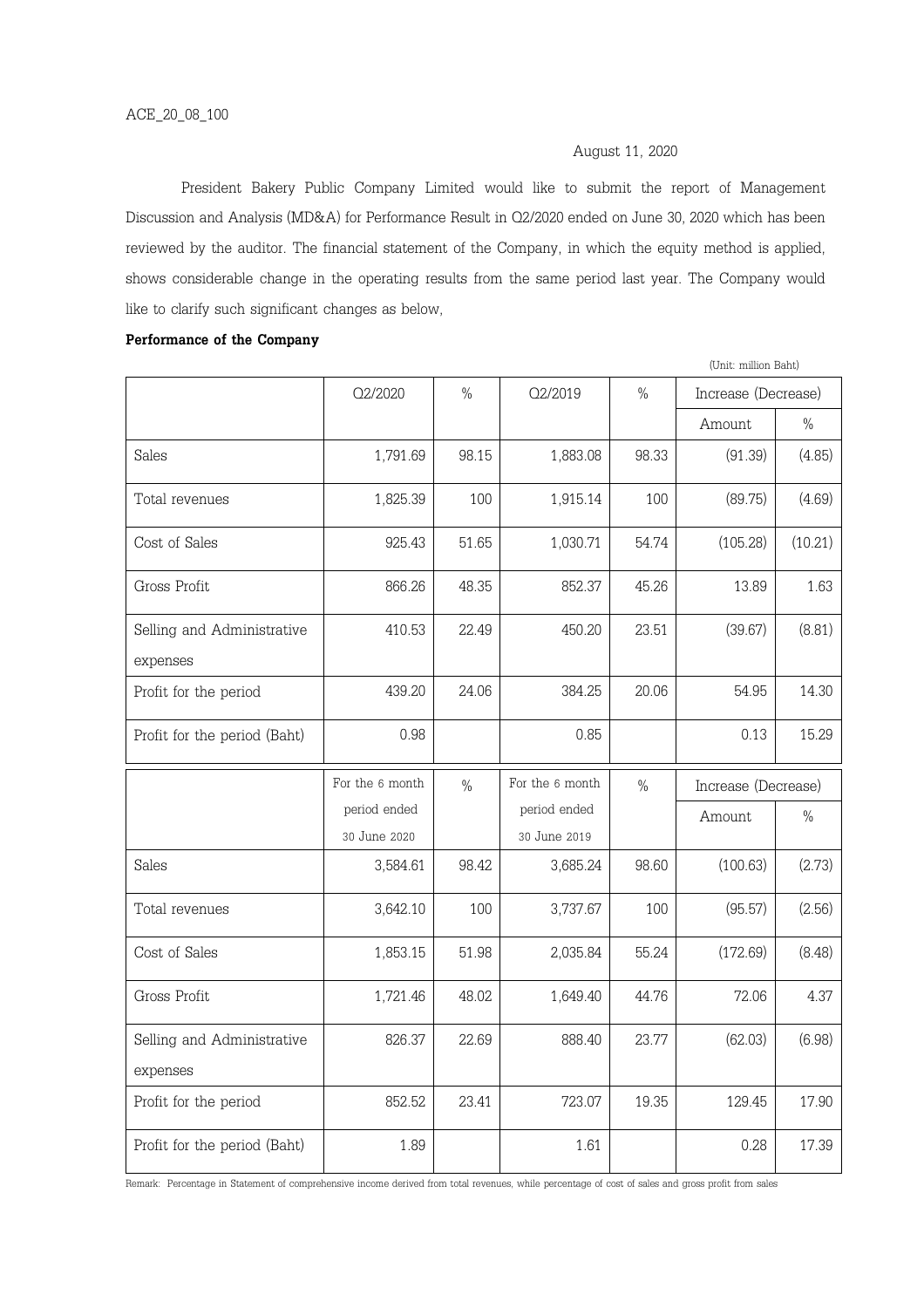## 1. Operating Results

# 1.1 Sales Revenue

The Company recorded total sales revenue of Baht 1,791.69 million and Baht 1,883.08 million in Q2/2020 and Q2/2019 respectively, or decreasing by 4.85%.

For the first half of the year 2020 ended on June 30, total sale revenue stood at Baht 3,584.61 million, or decreasing by 2.73% from the same period last year.

#### 1.2 Cost of Sales

The cost of sales of the Company in Q2/2020 stood at Baht 925.43 million, decreasing by 10.21% from the same quarter last year. The cost of sales to total sales ratio to be at 51.65% in Q2/2020, lower from 54.74% in the same quarter last year. As a result, the gross profit margin of the Company stood at 48.35% increasing from 45.26% in the same quarter last year.

For the first half of the year 2020 ended on June 30, the cost of sales stood at Baht 1,863.15 million, decreasing by Baht 172.69 million or 8.48% from the same period last year, due to lower price of major raw materials and the management of returned products with reduced quantity, the Company has managed cost control efficiently. The cost of sales to total sales ratio to be at 51.98% decreasing from 55.24% in the same period last year. As a result, the gross profit margin increased to 48.02% from 44.76% in the same period last year.

#### 1.3 Selling and Administrative Expenses

The selling and administrative expenses in Q2/2020 amounted to Baht 410.53 million, accounting for 22.49% of total income, decreasing by 8.81% from the same quarter last year and half-year ended on June 30, 2020 and 2019 the selling and administrative expenses were accounted for 22.69% and 23.77%, decreasing by 6.98% from the same period last year. The selling and administrative expense was decreasing due to lower fuel cost for transportation from the previous year in the same quarter and sales promotion expense which decreased from the same period of the previous year.

## 1.4 Net Profit

As of June 30, 2020, the Company recorded quarterly profit of Baht 439.20 million, or increasing by 14.30% from the previous year, and recorded net profit of Baht 852.52 million in the first half of 2020, or increasing by 17.90% from the same period last year due to lower cost of sales and expenses. Moreover, the Company has recognized the share of loss from investment in joint venture For the 6 month period ended 30 June 2020 in the amount of Baht 0.02 million.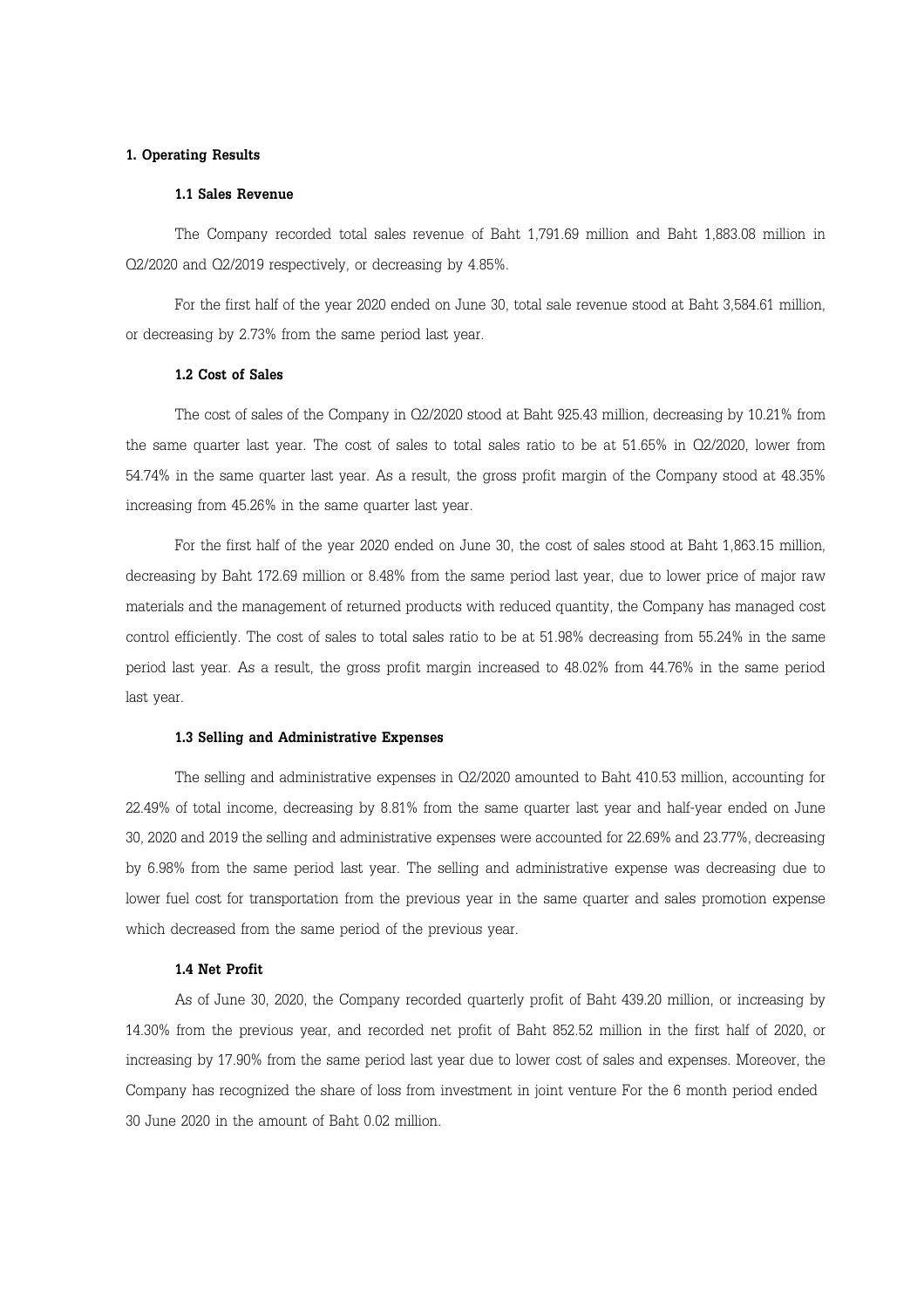#### Financial Position of the Company

|                       | June 30, | $\%$  | December 31, | $\%$  | Increase   |        |
|-----------------------|----------|-------|--------------|-------|------------|--------|
|                       | 2020     |       | 2019         |       | (Decrease) |        |
|                       |          |       |              |       | Amount     | $\%$   |
| Total Assets          | 9,885.23 | 100   | 9,480.09     | 100   | 405.14     | 4.27   |
| Total Liabilities     | 1,038.63 | 10.51 | 1,110.72     | 11.72 | (72.09)    | (6.49) |
| Shareholders' Equity  | 8,846.60 | 89.49 | 8,369.37     | 88.28 | 477.27     | 5.70   |
| Total Liabilities and | 9,885.23 | 100   | 9,480.09     | 100   | 405.14     | 4.27   |
| Shareholders' Equity  |          |       |              |       |            |        |

(Unit: million Baht)

# 2. Financial Position

# 2.1 Assets

The total assets of the Company as of June 30, 2020 amounted to Baht 9,885.23 million, increasing by Baht 405.14 million from December 31, 2019. Main asset of the Company comprised of current assets by 46.45% of total assets and non-current assets by 53.55% of total assets. The increase in current assets resulted from increasing cash and cash equivalents by Baht 458.40 million.

The trade and other receivables of the Company accounted for 8.40% of total assets, decreasing by Baht 94.68 million from December 31, 2019, because the most of account receivables were paid on due and lower sales.

#### 2.2 Liabilities

The liabilities of the Company as of June 30, 2020 totaled to Baht 1,038.63 million, accounting for 10.51% of total Liabilities and Shareholders' Equity and decreasing by 6.49% from December 31, 2019, due to a decrease in trade and other payables and from payment of corporate income tax. As a result, the debt to equity ratio of the Company was at 0.12 lower from 0.13 as of December 31, 2019.

From the implementation of TFRS 16, the Company has categorized and recognized the liability from the financial lease and increased in deferred income tax liabilities, due to fair value measurement of financial assets in accordance with TFRS 9. (Notes to interim financial statements No.2)